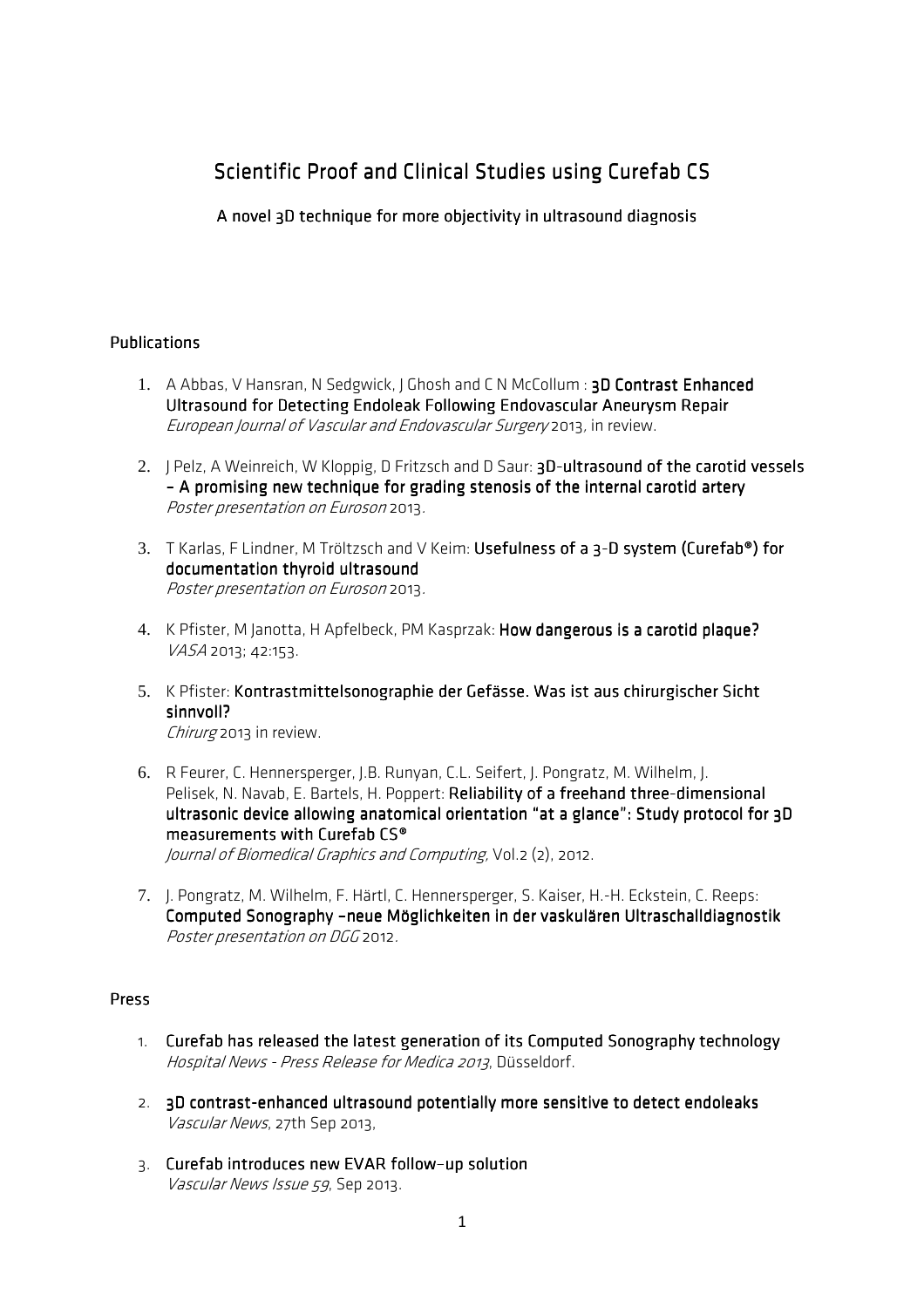- 4. Frühwarnung vor Infarkten Technology Review – Das M.I.T.-Magazin für Innovation, Jan 2011.
- 5. Hochleistungssoftware im Kampf gegen Schlaganfälle IT-Szene München, 2011 (3).
- 6. Die vielversprechendsten Startups Curefab Wirtschafts Woche, 29th Mar 2011.

## Talks

- 1. K Pfister: New horizons in vascular diagnostics European Society for Cardiovascular and Endovascular Surgery 2013, Regensburg.
- 2. K Pfister: CEUS bei Aortenpathologien Jahrestagung der Dt Gesellschaft für Chirurgie 2013, München.
- 3. K Pfister: 3D und Bildfusion; Was bringen Funktionsuntersuchungen wie etracking Dreiländertagung Gefäßchirurgie 2013, Linz.
- 4. K Pfister: Innovationen im Ultraschall "schöne Bilder" oder Nutzen für die Praxis Dreiländertagung Gefäßchirurgie 2013, Linz.
- 5. K Pfister: PWV and AI the use of measuring vascular stiffness with etracking Euroson 2013, Stuttgart.
- 6. K Pfister: CEUS, fusion imaging and 3D Euroson 2013, Stuttgart.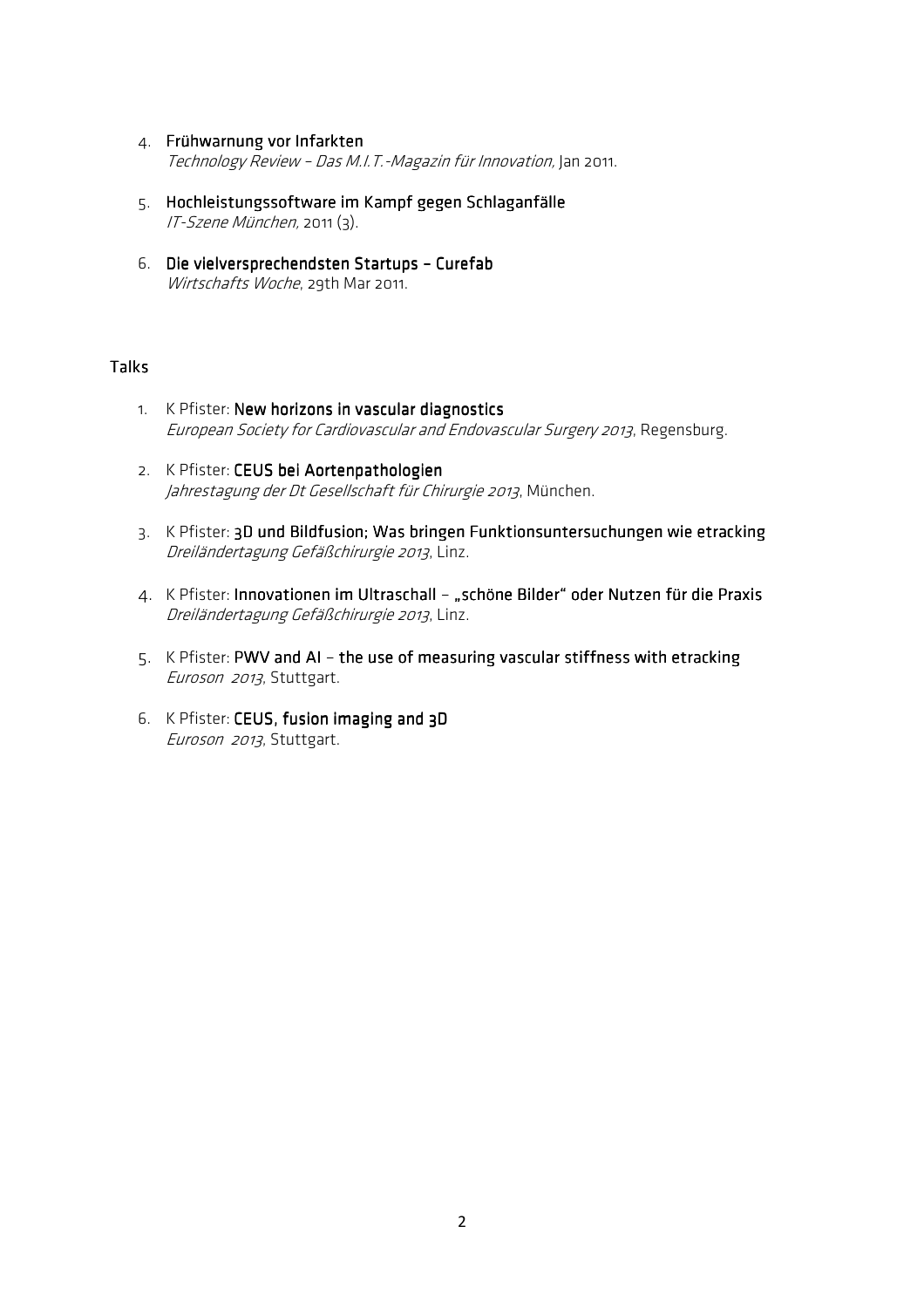#### Reliability of a freehand three-dimensional ultrasonic device allowing anatomical orientation "at a glance": Study protocol for 3D measurements with Curefab CS®

R Feurer<sup>1</sup>, C. Hennersperger<sup>2</sup>, J.B. Runyan<sup>3</sup>, C.L. Seifert<sup>1</sup>, J. Pongratz<sup>4</sup>, M. Wilhelm<sup>4</sup>, J. Pelisek<sup>4</sup>, N. Navab<sup>2</sup>, E. Bartels<sup>5</sup>, H. Poppert<sup>5</sup>

1. Department of Neurology, Technische Universitaet Muenchen, Klinikum rechts der Isar, Muenchen, Germany. 2. Chair for Computer Aided Medical Procedures (CAMP), Technische Universitaet Muenchen, Germany. 3. Curefab GmbH, Muenchen, Germany. 4. Department of Vascular Surgery, Technische Universitaet Muenchen, Klinikum rechts der Isar, Muenchen, Germany. 5. Department of Clinical Neurophysiology, Georg-August Universitaet Goettingen, Germany.

# **Abstract**

Background and Purpose: 3D ultrasonic measurement of carotid atherosclerotic lesions has emerged as an important tool for research and patient management. We sought to evaluate the accuracy and the reliability of a new easy-to-use magnetically tracked freehand 3D ultrasonic device with quick reconstruction time, allowing for anatomical orientation "at a glance" for calibration and distance measurements, with unique usability as a combined tool for image acquisition, registration and measurement within 3-D ultrasonic (US) volumes, which is furthermore connectable to every conventional US-machine. To enable a complete evaluation of the whole system, three different key points had to be addressed: the reproducibility of the calibration procedure, the absolute accuracy of the whole system and a direct comparison to CT and MRI imaging modalities.

Materials and Methods: For validating our calibration method, a set of 6 calibrations was performed; each consisting of 6 records of a pyramid phantom taken from different positions and angles. To evaluate the accuracy of the whole 3D-ultrasound system, the point reconstruction accuracy and the distance accuracy were determined in a point phantom made out of a single metal wire vertically attached to the bottom of a plastic tub filled with water. For distance measurements, a precisely manufactured plastic tube phantom was scanned and the length between fixed landmarks on the tube was measured. In a final step, 3D US records acquired with Curefab CS were compared to CT and MRI scans; for this purpose all ultrasonic data was manually registered to the CT/MRI data.

Results: Concerning calibration precision the tested Curefab CS system performs state of the art compared to reviews of recent freehand 3D-Ultrasound calibration methods. The point reconstruction measure for evaluation of system accuracy retrieved a mean point accuracy of 1.52 mm in contrast to values ranging from 1.67 to 3.63 mm. Mean total error of distance measurements was 0.9% with standard deviation 0.56% in our study, compared with values reaching from about 1% up to 2.3% in other studies on this subject. All quantitative measurement results are listed in a summarized form in Table 1. Besides quantitative evaluation, 3D-ultrasound records acquired with the Curefab CS system were also compared to CT and MRI scans of patients (see Figure 3 and Figure 4). The alignment of both image modalities showed promising results for future development of diagnostic tools using all image data.

Discussion and Conclusion: Our study demonstrates that 3D measurements with Curefab CS are feasible with satisfactory reliability and accuracy. From the results gathered in our study we conclude that 3D-imaging with Curefab CS might start off the possibility of accurate visualization, volume measurement, carotid plaque characterization and identification of vulnerable plaques in the very near future.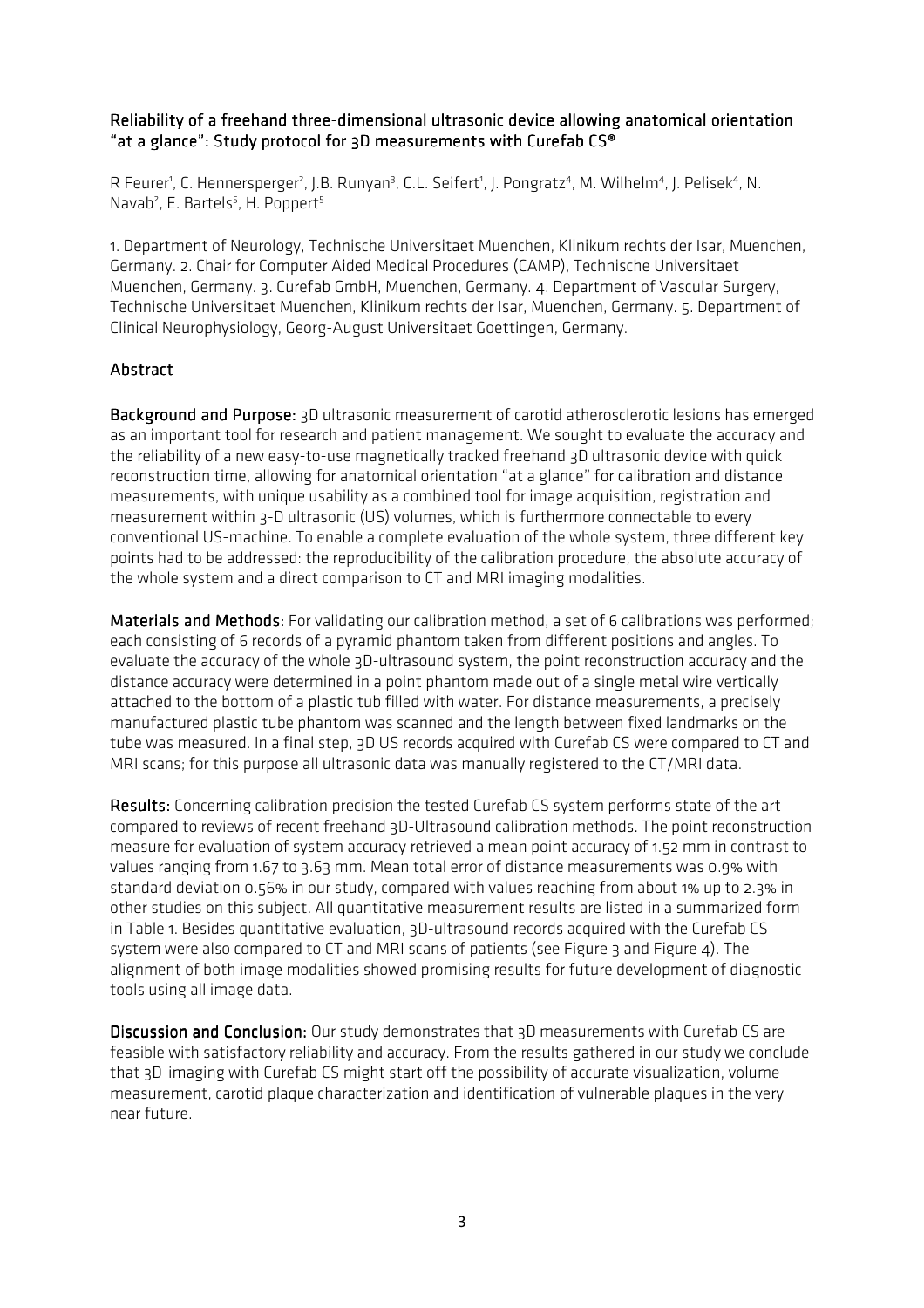## 3D Contrast Enhanced Ultrasound for Detecting Endoleak Following Endovascular Aneurysm Repair

A Abbas<sup>1</sup>, V Hansrani<sup>1</sup>, N Sedgwick<sup>2</sup>, J Ghosh<sup>3</sup>, C N McCollum<sup>1</sup>

1. Institute of Cardiovascular Sciences, University of Manchester. 2. South Manchester University Hospital Trust. 3. Vascular Surgery Department, University Hospital of South Manchester.

# **Abstract**

Introduction: CT angiography (CTA) for endovascular aneurysm repair (EVAR) surveillance involves irradiation and nephrotoxic X-ray contrast agents. Three-dimensional contrast-enhanced ultrasound (3D CEUS) is a novel imaging technique that may be more sensitive to blood flow detection than CTA or 2D CEUS. 3D CEUS utilises positional information from magnetic field emitters to assemble all ultrasound reflections into a high definition image. We compared 3D CEUS with CTA for the detection of endoleak and aneurysm expansion following EVAR.

Methods: 3D CEUS (Curefab), 2D CEUS (Philips IU22) and CTA were compared in 30-paired images from 23 patients. Sensitivity, specificity, positive and negative predictive value was calculated for 2D and 3D CEUS against CTA as the 'gold standard'. Pearson correlation was used to compare aneurysm sac diameter. Data were analysed using SPSS version 19.0.

Results: 30 paired 3D CEUS and CTA images were analysed from 23 patients. Endoleaks were detected in 17 images with CTA, 18 on 2D CEUS and 18 on 3D CEUS. The sensitivity, specificity, positive and negative predictive values of 3D CEUS to detect endoleak were 100%, 92%, 94% and 100% respectively. There was excellent correlation (r =0.935; p 00.0001) between CTA and 3D CEUS for AAA sac diameter. Only 3D CEUS detected the inflow and outflow arteries in all 18 scans with endoleak. 2D CEUS detected the inflow in 16 (88.8%) and CTA on 12 (66.6%) of the images.

Conclusion: 3D CEUS may be more sensitive to endoleak following EVAR than either 2D CEUS or CTA.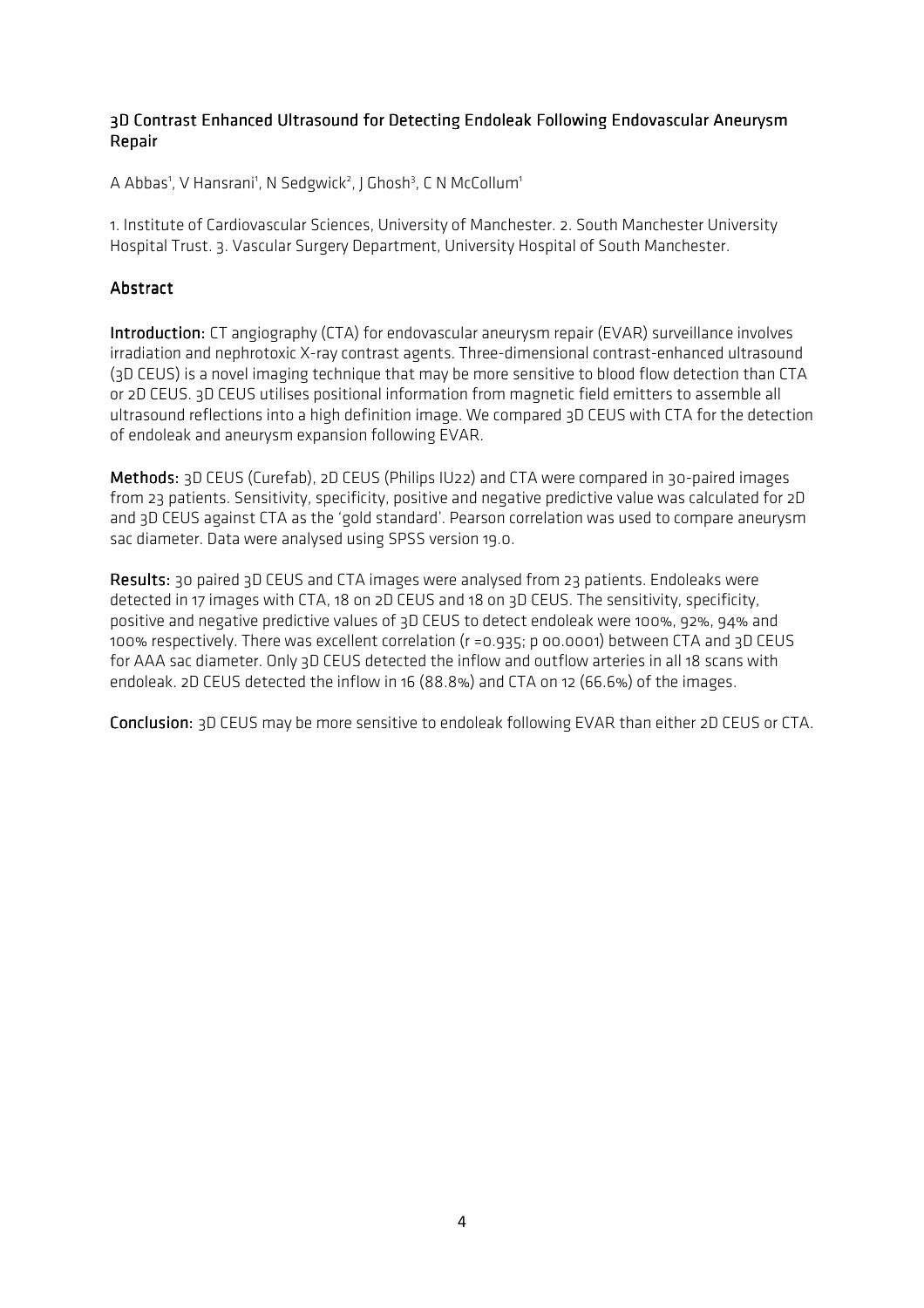## 3D-ultrasound of the carotid vessels - A promising new technique for grading stenosis of the internal carotid artery

J Pelz<sup>1</sup>, A Weinreich<sup>1</sup>, W Kloppig<sup>1</sup>, D Fritzsch<sup>2</sup>, D Saur<sup>1</sup>

1. Department of Neurology, University of Leipzig. 2. Department of Neuroradiology, University of Leipzig, Germany.

# **Abstract**

Purpose: About 20% of ischaemic strokes are caused by large-artery atherosclerosis, id est a significant (more than 50%) stenosis or even occlusion of mainly the internal carotid artery (ICA). By applying the multi-parametric German "DEGUM ultrasound criteria", ultrasound has proven as a noninvasive, cheap and bed-side method for detection and grading of ICA stenosis with a good sensitivity and specificity. However, there are still cases where a second imaging modality is desirable or even mandatory by guidelines. Here, we want to introduce a new method of real 3D-visualization of the carotid vessels by ultrasound and demonstrate first clinical applications.

Material & Methods: Curefab CS (Curefab GmbH, Munich, Germany) is a mobile computer hard- and software attachment to conventional ultrasoundsystems. Briefly, common 2D-sectional B-mode images can be linked with spatial and temporal information enabling their exact positioning in a virtual 3D-volume by using a magnetic field tracking system for which a magnetic field position – and direction – sensor is mounted on the ultrasound transducer. Carotid vessels will then be reconstructed from this virtual 3D-volume.

Results: Besides 3D-visualization multiple parameters like diameter, cross sectional area and volume can be obtained at any point in vessel's course. Thereby, in patients with ICA stenosis the distal diameter reduction percentage according to the North American Symptomatic Carotid Endarterectomy Trial (NASCET) can be calculated directly, offering a second way of grading stenosis. Furthermore, various other vascular pathologies like kinkings or occlusions of the ICA due to dissections can be depicted.

**Conclusion**: At this stage, sonographic 3D-visualization of carotid vessels with emphasis of the proximal ICA is feasible and can provide important additional information. However, clinical studies are needed to demonstrate the additional benefit of 3D-ultrasound for grading ICA stenosis.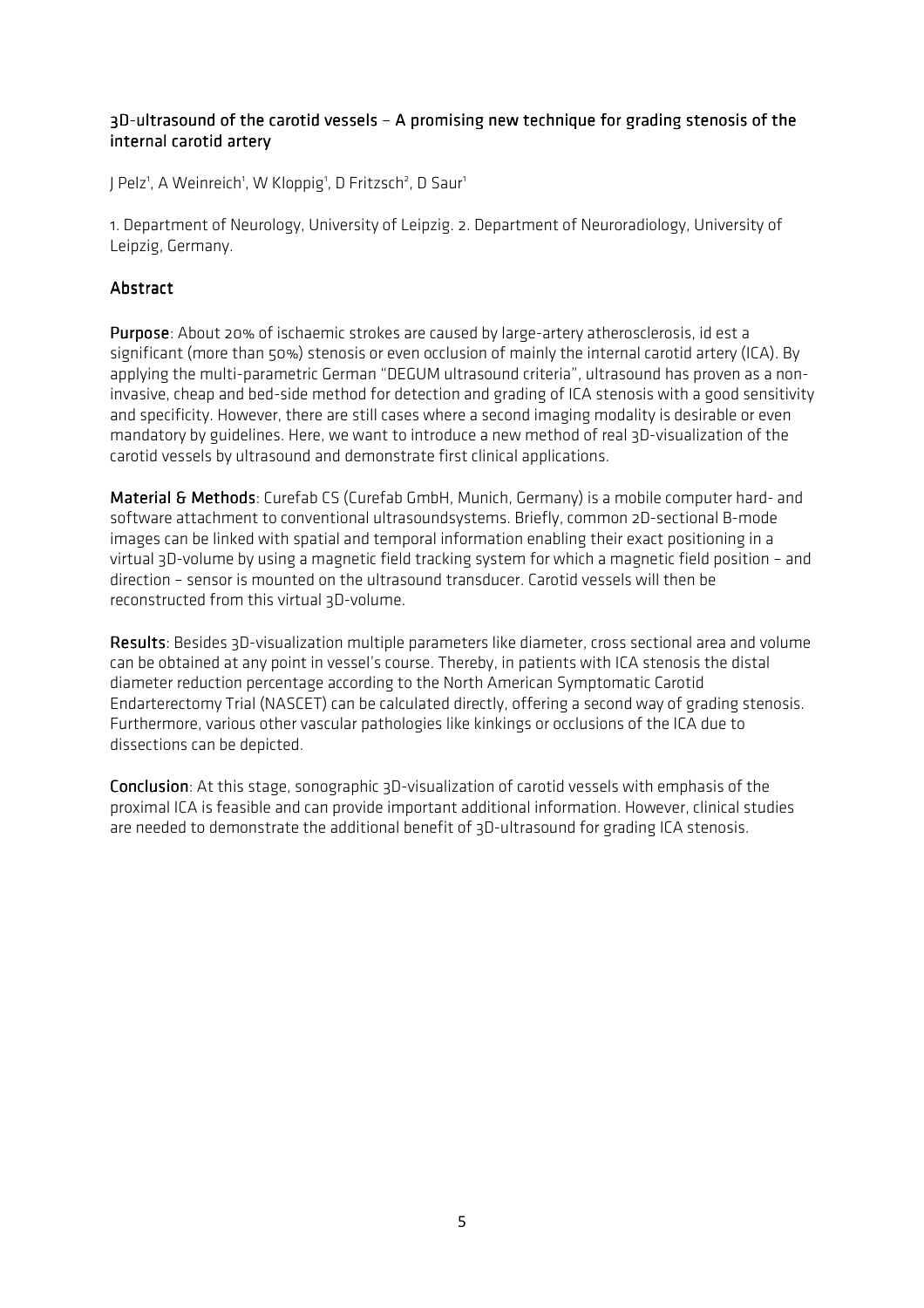# Usefulness of a 3-D system (Curefab®) for documentation thyroid ultrasound

T Karlas, F Lindner, M Tröltzsch, V Keim

Zentrale Ultraschalleinheit, Interdisziplinäre, Universitätsklinikum Leipzig, Germany.

## Abstract

Purpose: Sonography of the thyroid gland is a basic procedure in clinical investigation. It is an ideal tool to analyze the potential role of a 3D-documentation system.

Material & methods: In 11 subjects with or without thyroid nodules both thyroid glands were investigated with the Aplio500-System from Toshiba using a 18 MHz probe (18L7). A conventional thyroid ultrasound (measurement of the 3 thyroid diameters, number and size of nodule(s), distance to the apex, sonografic architecture of parenchyma and nodules) was performed. In addition, a video of both thyroid lobes was saved. The 3D-data sets of all thyroid glands were recorded by the technology of Curefab® that is based on a magnetic tracking system. The 3D-data sets were stored and evaluated by an investigator (T.K.) unaware of the findings of the conventional ultrasound. Only nodules larger than 5 mm in diameter were analysed in this preliminary study. The subjective quality of the 2D- and 3D videos were graded.

Results: The size of the thyroid measured either by conventional US or after storage of the 3D-data was similar (median difference: length: 6 mm, width: 2 mm, depth: 1 mm). The 3D recording was suggested as slightly less clear than the video obtained by conventional ultrasound. The echogenicity of the glands was estimated as similar in the 2 types of recording. The distance to the upper pole and the size of the nodules was also similar (median deviation of distance to upper pole: 1,8 mm, median deviation of size: 0,8mm, 0,4mm, 0,1 mm).

**Conclusion**: The 3D-system of Curefab<sup>®</sup> is an interesting tool to analyse thyroid nodules. Nodules above 5 mm were reliably detected and the echogenicity was not different to the conventional investigation system. It remains to be analysed how smaller modules are visualized. This 3D-system may represent a significant step towards investigator- independent ultrasound.